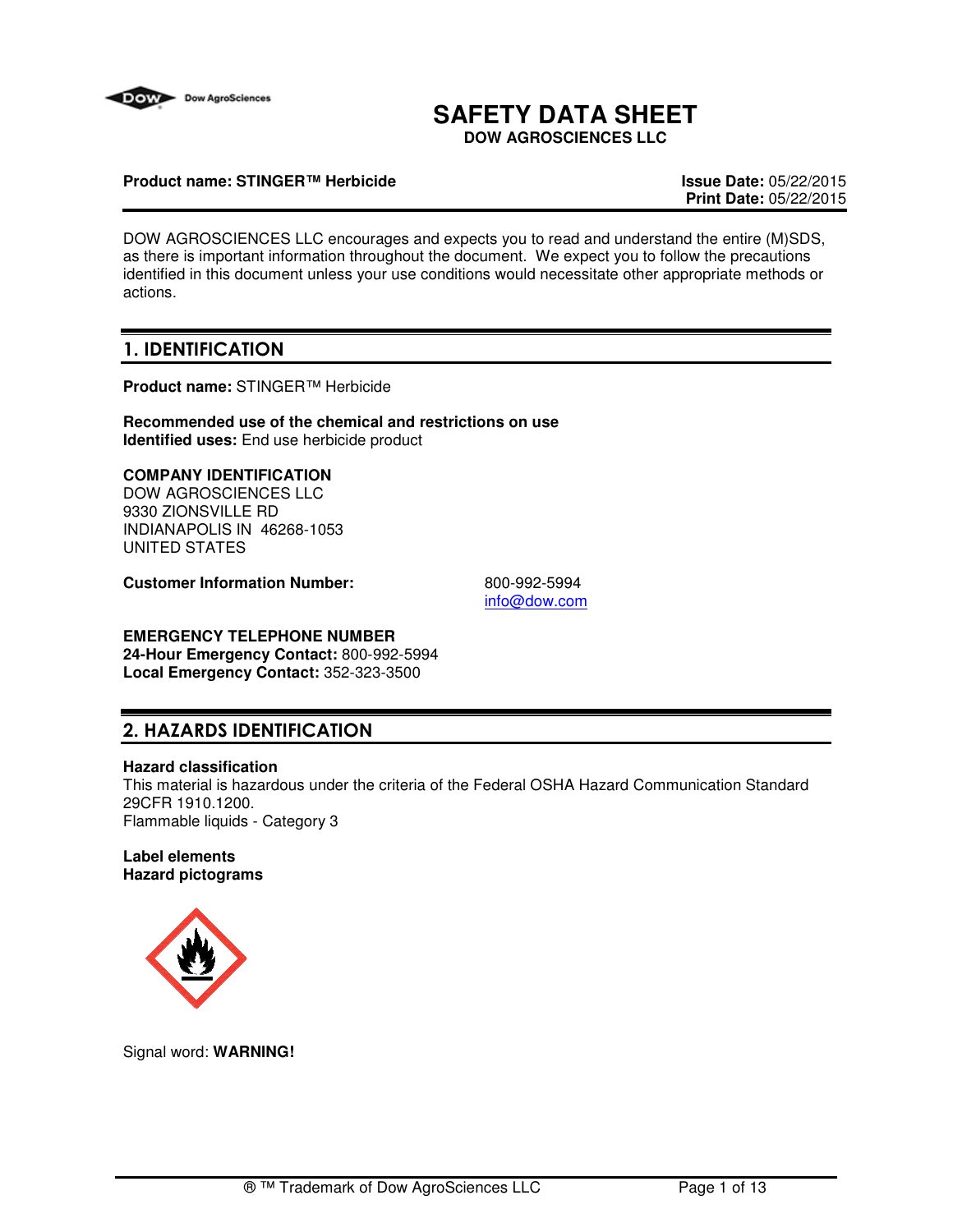### **Hazards**

Flammable liquid and vapour.

### **Precautionary statements**

#### **Prevention**

Keep away from heat/sparks/open flames/hot surfaces. - No smoking. Keep container tightly closed. Ground/bond container and receiving equipment. Use explosion-proof electrical/ ventilating/ lighting/ equipment. Use only non-sparking tools. Take precautionary measures against static discharge. Wear protective gloves/ eye protection/ face protection.

### **Response**

IF ON SKIN (or hair): Remove/ Take off immediately all contaminated clothing. Rinse skin with water/ shower.

In case of fire: Use dry sand, dry chemical or alcohol-resistant foam for extinction.

### **Storage**

Store in a well-ventilated place. Keep cool.

### **Disposal**

Dispose of contents/ container to an approved waste disposal plant.

### **Other hazards**

no data available

### 3. COMPOSITION/INFORMATION ON INGREDIENTS

### **Chemical nature:** Mixture

This product is a mixture.

| Component                        | <b>CASRN</b>  | Concentration |
|----------------------------------|---------------|---------------|
|                                  |               |               |
| Clopyralid monoethanolamine salt | 57754-85-5    | 40.9%         |
| isopropanol                      | 67-63-0       | 5.0%          |
| <b>Balance</b>                   | Not available | 54.1%         |

## 4. FIRST AID MEASURES

### **Description of first aid measures**

**General advice:** First Aid responders should pay attention to self-protection and use the recommended protective clothing (chemical resistant gloves, splash protection). If potential for exposure exists refer to Section 8 for specific personal protective equipment.

**Inhalation:** Move person to fresh air. If person is not breathing, call an emergency responder or ambulance, then give artificial respiration; if by mouth to mouth use rescuer protection (pocket mask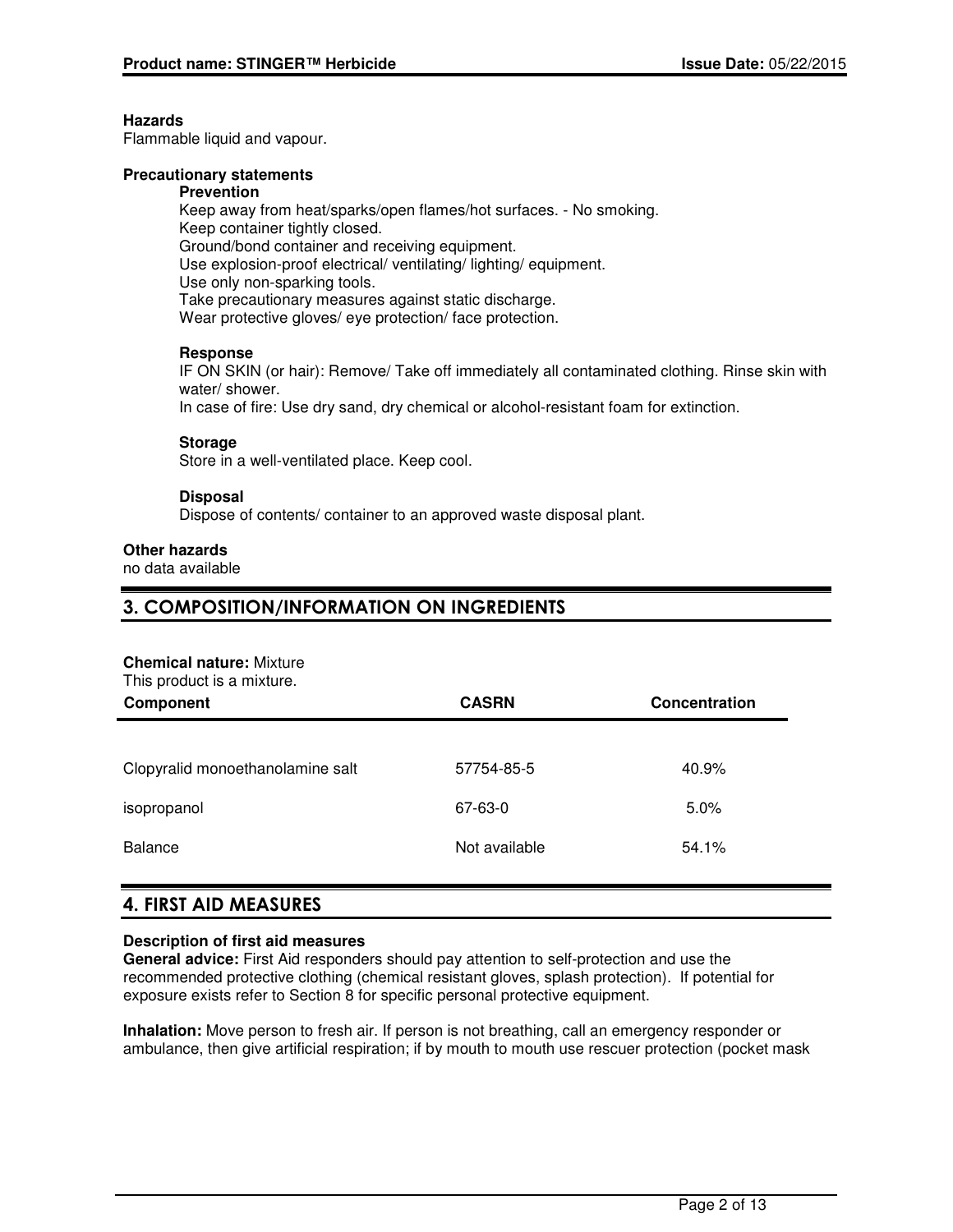etc). Call a poison control center or doctor for treatment advice. If breathing is difficult, oxygen should be administered by qualified personnel.

**Skin contact:** Take off contaminated clothing. Rinse skin immediately with plenty of water for 15-20 minutes. Call a poison control center or doctor for treatment advice. Suitable emergency safety shower facility should be available in work area.

**Eye contact:** Hold eyes open and rinse slowly and gently with water for 15-20 minutes. Remove contact lenses, if present, after the first 5 minutes, then continue rinsing eyes. Call a poison control center or doctor for treatment advice. Suitable emergency eye wash facility should be available in work area.

**Ingestion:** No emergency medical treatment necessary.

**Most important symptoms and effects, both acute and delayed:** Aside from the information found under Description of first aid measures (above) and Indication of immediate medical attention and special treatment needed (below), any additional important symptoms and effects are described in Section 11: Toxicology Information.

### **Indication of any immediate medical attention and special treatment needed**

**Notes to physician:** Maintain adequate ventilation and oxygenation of the patient. May cause asthma-like (reactive airways) symptoms. Bronchodilators, expectorants, antitussives and corticosteroids may be of help. Hemodialysis may be of benefit if substantial amounts have been ingested and the patient is showing signs of intoxication. Consider hemodialysis for patients with persistent hypotension or coma unresponsive to standard therapy (isopropanol levels >400 - 500 mg/dl). (Goldfrank 1998, King et al, 1970). No specific antidote. Treatment of exposure should be directed at the control of symptoms and the clinical condition of the patient. Have the Safety Data Sheet, and if available, the product container or label with you when calling a poison control center or doctor, or going for treatment. Repeated excessive exposure may aggravate preexisting lung disease.

## 5. FIREFIGHTING MEASURES

**Suitable extinguishing media:** To extinguish combustible residues of this product use water fog, carbon dioxide, dry chemical or foam.

**Unsuitable extinguishing media:** no data available

### **Special hazards arising from the substance or mixture**

**Hazardous combustion products:** Under fire conditions some components of this product may decompose. The smoke may contain unidentified toxic and/or irritating compounds. Combustion products may include and are not limited to: Nitrogen oxides. Hydrogen chloride. Carbon monoxide. Carbon dioxide.

**Unusual Fire and Explosion Hazards:** This material will not burn until the water has evaporated. Residue can burn. Container may rupture from gas generation in a fire situation.

### **Advice for firefighters**

**Fire Fighting Procedures:** Keep people away. Isolate fire and deny unnecessary entry. Use water spray to cool fire exposed containers and fire affected zone until fire is out and danger of reignition has passed. Fight fire from protected location or safe distance. Consider the use of unmanned hose holders or monitor nozzles. Immediately withdraw all personnel from the area in case of rising sound from venting safety device or discoloration of the container. Move container from fire area if this is possible without hazard. To extinguish combustible residues of this product use water fog, carbon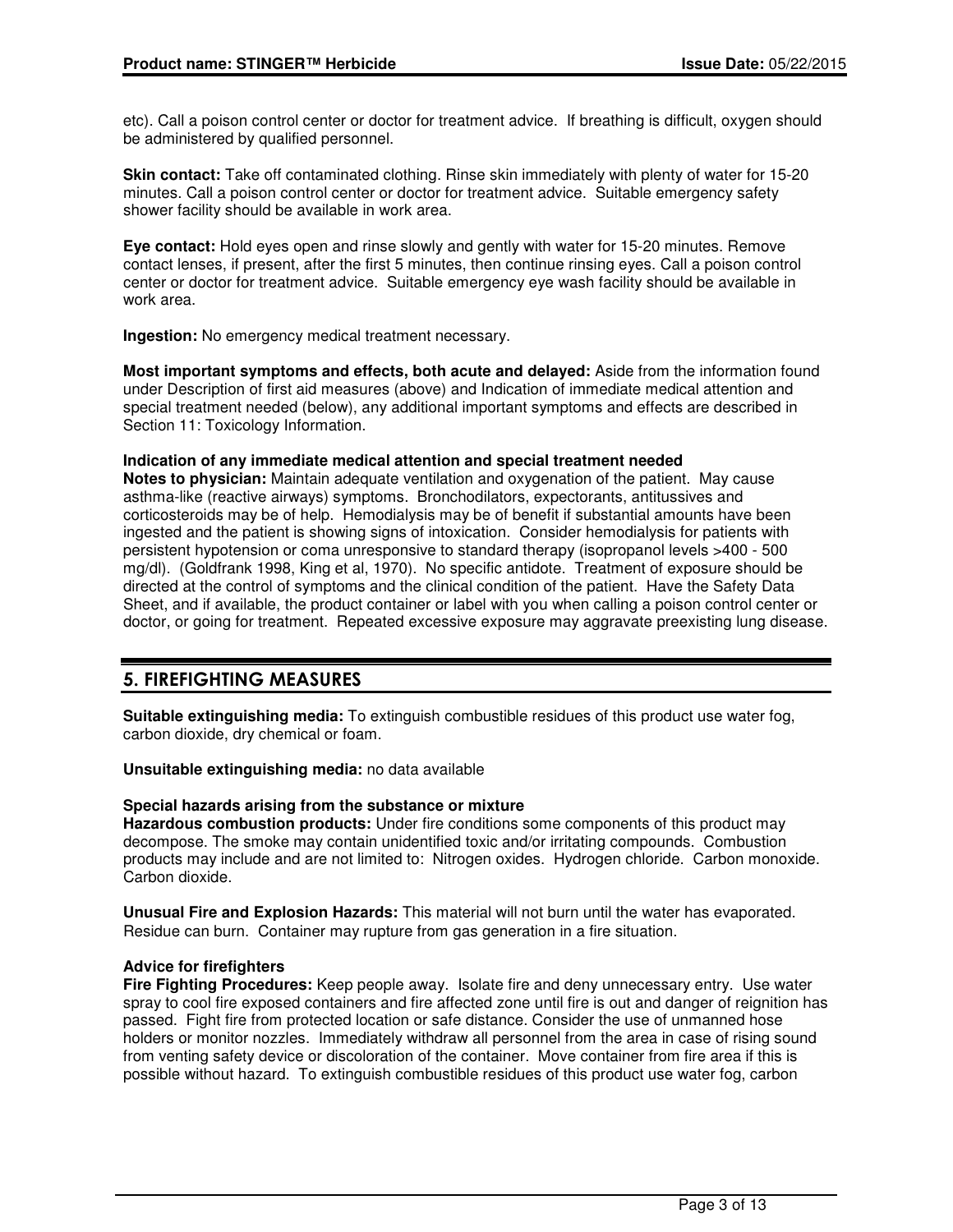dioxide, dry chemical or foam. Contain fire water run-off if possible. Fire water run-off, if not contained, may cause environmental damage. Review the "Accidental Release Measures" and the "Ecological Information" sections of this (M)SDS.

**Special protective equipment for firefighters:** Wear positive-pressure self-contained breathing apparatus (SCBA) and protective fire fighting clothing (includes fire fighting helmet, coat, trousers, boots, and gloves). Avoid contact with this material during fire fighting operations. If contact is likely, change to full chemical resistant fire fighting clothing with self-contained breathing apparatus. If this is not available, wear full chemical resistant clothing with self-contained breathing apparatus and fight fire from a remote location. For protective equipment in post-fire or non-fire clean-up situations, refer to the relevant sections.

## 6. ACCIDENTAL RELEASE MEASURES

**Personal precautions, protective equipment and emergency procedures:** Isolate area. Keep unnecessary and unprotected personnel from entering the area. Refer to section 7, Handling, for additional precautionary measures. Keep personnel out of low areas. Keep upwind of spill. Ventilate area of leak or spill. No smoking in area. Eliminate all sources of ignition in vicinity of spill or released vapor to avoid fire or explosion. Ground and bond all containers and handling equipment. Vapor explosion hazard. Keep out of sewers. Use appropriate safety equipment. For additional information, refer to Section 8, Exposure Controls and Personal Protection.

**Environmental precautions:** Prevent from entering into soil, ditches, sewers, waterways and/or groundwater. See Section 12, Ecological Information.

**Methods and materials for containment and cleaning up:** Contain spilled material if possible. Pump with explosion-proof equipment. If available, use foam to smother or supress. Small spills: Absorb with materials such as: Clay. Dirt. Sand. Sweep up. Collect in suitable and properly labeled containers. Large spills: Contact Dow AgroSciences for clean-up assistance. See Section 13, Disposal Considerations, for additional information.

## 7. HANDLING AND STORAGE

**Precautions for safe handling:** Keep away from heat, sparks and flame. Vapors are heavier than air and may travel a long distance and accumulate in low lying areas. Ignition and/or flash back may occur. Electrically ground and bond all equipment. Keep out of reach of children. Avoid contact with eyes, skin, and clothing. Avoid breathing vapor or mist. Do not swallow. Use with adequate ventilation. Keep container closed. Wash thoroughly after handling. Containers, even those that have been emptied, can contain vapors. Do not cut, drill, grind, weld, or perform similar operations on or near empty containers. Use of non-sparking or explosion-proof equipment may be necessary, depending upon the type of operation. No smoking, open flames or sources of ignition in handling and storage area. See Section 8, EXPOSURE CONTROLS AND PERSONAL PROTECTION.

**Conditions for safe storage:** Minimize sources of ignition, such as static build-up, heat, spark or flame. Store in a dry place. Store in original container. Keep container tightly closed when not in use. Do not store near food, foodstuffs, drugs or potable water supplies.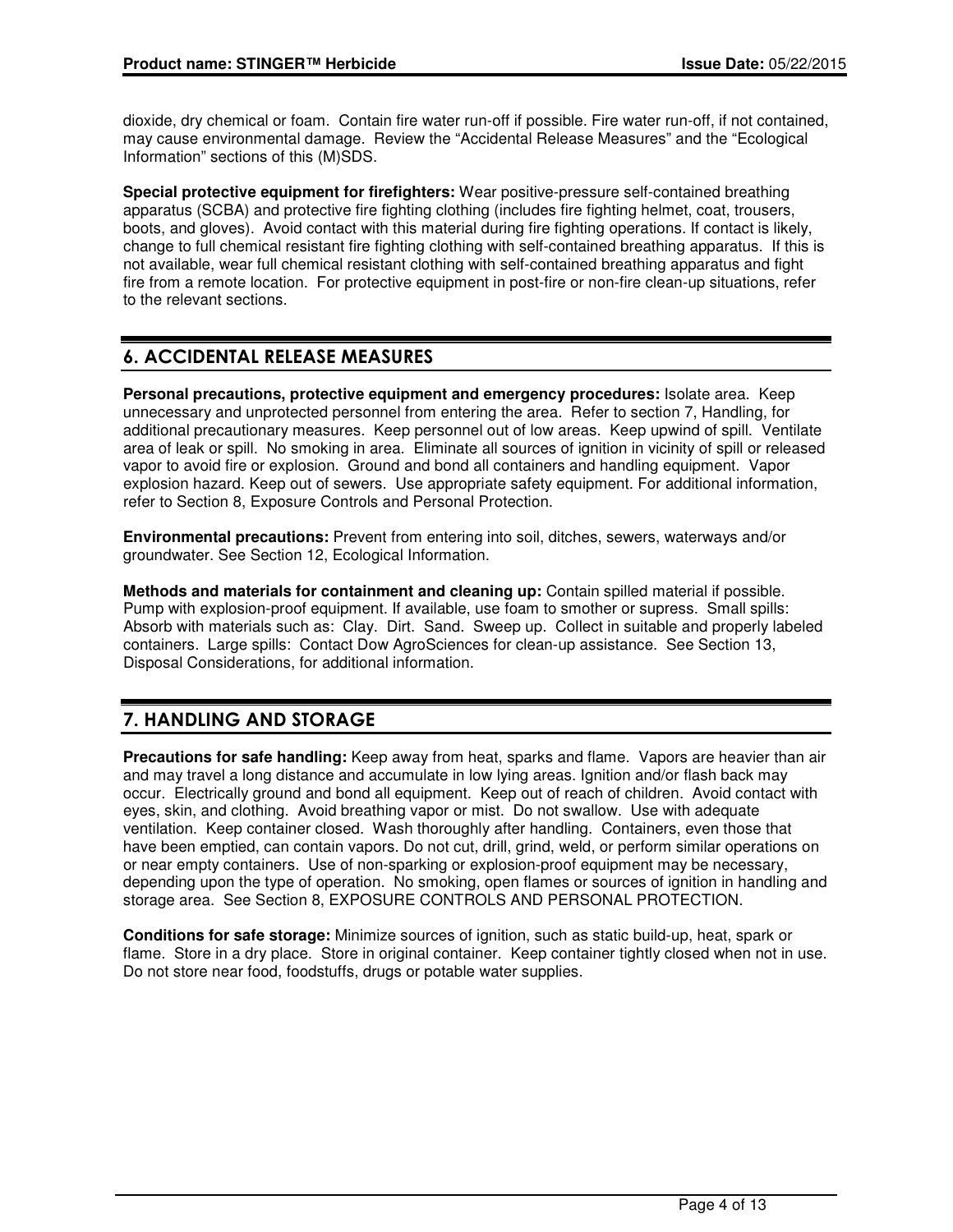### 8. EXPOSURE CONTROLS/PERSONAL PROTECTION

### **Control parameters**

Exposure limits are listed below, if they exist.

| <b>Component</b> | Regulation   | Type of listing | <b>Value/Notation</b> |
|------------------|--------------|-----------------|-----------------------|
| isopropanol      | <b>ACGIH</b> | TWA             | $200$ ppm             |
|                  | <b>ACGIH</b> | <b>STEL</b>     | $400$ ppm             |
|                  | OSHA Z-1     | TWA             | 980 mg/m3 400 ppm     |

RECOMMENDATIONS IN THIS SECTION ARE FOR MANUFACTURING, COMMERCIAL BLENDING AND PACKAGING WORKERS. APPLICATORS AND HANDLERS SHOULD SEE THE PRODUCT LABEL FOR PROPER PERSONAL PROTECTIVE EQUIPMENT AND CLOTHING.

#### **Exposure controls**

**Engineering controls:** Use engineering controls to maintain airborne level below exposure limit requirements or guidelines. If there are no applicable exposure limit requirements or guidelines, use only with adequate ventilation. Local exhaust ventilation may be necessary for some operations.

### **Individual protection measures**

**Eye/face protection:** Use safety glasses (with side shields). If exposure causes eye discomfort, use a full-face respirator.

#### **Skin protection**

**Hand protection:** Use gloves chemically resistant to this material when prolonged or frequently repeated contact could occur. Examples of preferred glove barrier materials include: Butyl rubber. Natural rubber ("latex"). Neoprene. Nitrile/butadiene rubber ("nitrile" or "NBR"). Polyethylene. Ethyl vinyl alcohol laminate ("EVAL"). Polyvinyl chloride ("PVC" or "vinyl"). NOTICE: The selection of a specific glove for a particular application and duration of use in a workplace should also take into account all relevant workplace factors such as, but not limited to: Other chemicals which may be handled, physical requirements (cut/puncture protection, dexterity, thermal protection), potential body reactions to glove materials, as well as the instructions/specifications provided by the glove supplier.

**Other protection:** Wear clean, body-covering clothing.

**Respiratory protection:** Atmospheric levels should be maintained below the exposure guideline. When respiratory protection is required, use an approved air-purifying or positivepressure supplied-air respirator depending on the potential airborne concentration. For emergency and other conditions where the exposure guideline may be exceeded, use an approved positive-pressure self-contained breathing apparatus or positive-pressure air line with auxiliary self-contained air supply. In confined or poorly ventilated areas, use an approved self-contained breathing apparatus or positive pressure air line with auxiliary selfcontained air supply.

The following should be effective types of air-purifying respirators: Organic vapor cartridge with a particulate pre-filter.

## 9. PHYSICAL AND CHEMICAL PROPERTIES

## **Appearance**

**Physical state** Liquid. **Color** Red to brown **Odor** Sweet

**Odor Threshold** No test data available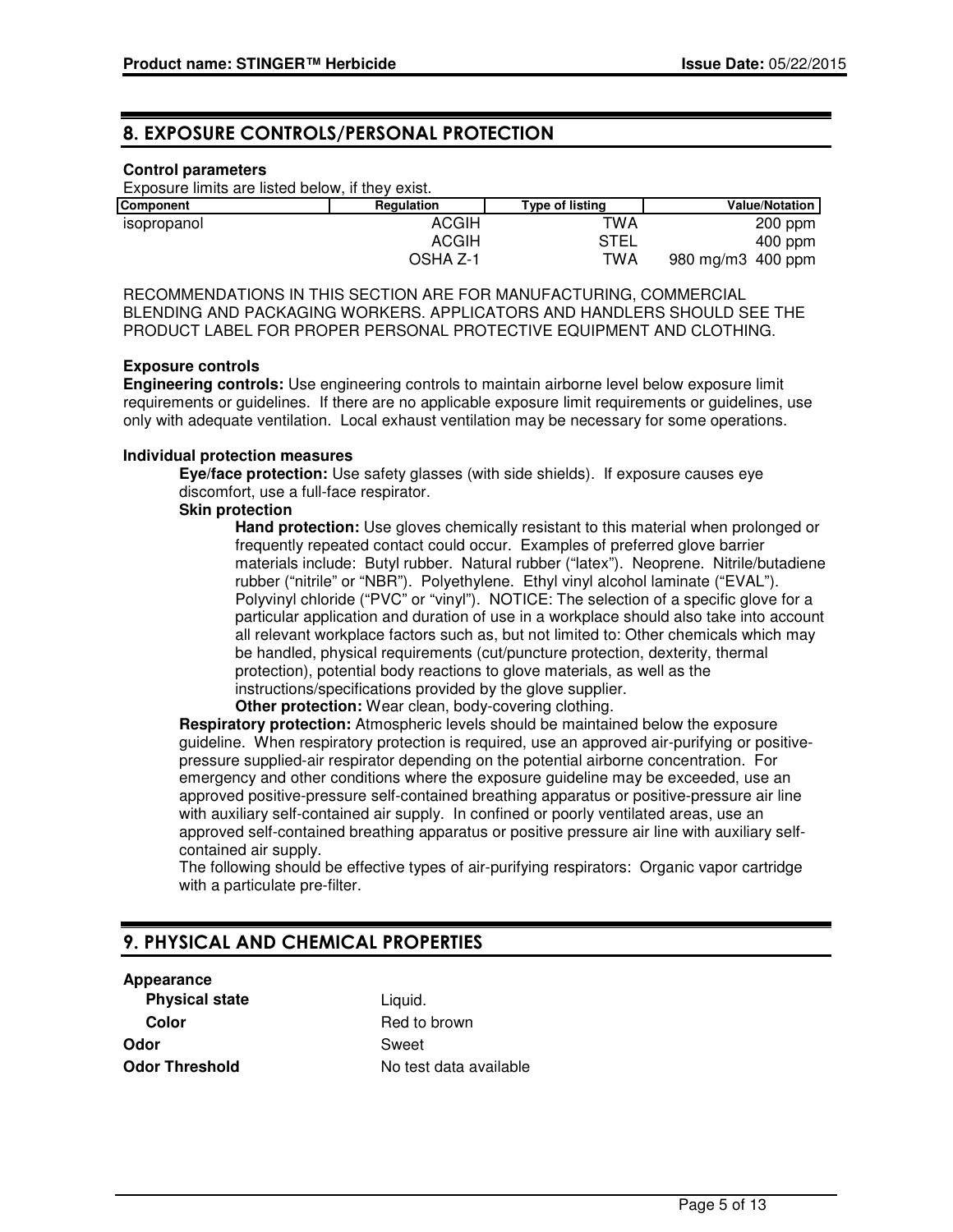| рH                                                | $7.5 - 8.0$                              |
|---------------------------------------------------|------------------------------------------|
| <b>Melting point/range</b>                        | Not applicable                           |
| <b>Freezing point</b>                             | No test data available                   |
| Boiling point (760 mmHg)                          | 100 ℃ (212 °F)                           |
| <b>Flash point</b>                                | closed cup 47.2 ℃ (117.0 °F) Closed Cup  |
| <b>Evaporation Rate (Butyl Acetate</b><br>$= 1$   | No test data available                   |
| Flammability (solid, gas)                         | no data available                        |
| <b>Lower explosion limit</b>                      | No test data available                   |
| <b>Upper explosion limit</b>                      | No test data available                   |
| <b>Vapor Pressure</b>                             | 23.5 mmHg at 20 ℃ (68 °F)                |
| <b>Relative Vapor Density (air = 1)</b>           | 1.06 at 20 °C (68 °F)                    |
| Relative Density (water $= 1$ )                   | 1.161                                    |
| <b>Water solubility</b>                           | Miscible with water                      |
| <b>Partition coefficient: n-</b><br>octanol/water | no data available                        |
| <b>Auto-ignition temperature</b>                  | No test data available                   |
| <b>Decomposition temperature</b>                  | No test data available                   |
| <b>Dynamic Viscosity</b>                          | 7 cP                                     |
| <b>Kinematic Viscosity</b>                        | No test data available                   |
| <b>Explosive properties</b>                       | no data available                        |
| <b>Oxidizing properties</b>                       | no data available                        |
| <b>Liquid Density</b>                             | 1.161 g/cm3 at 20 °C (68 °F) Calculated. |
| Molecular weight                                  | no data available                        |

NOTE: The physical data presented above are typical values and should not be construed as a specification.

## 10. STABILITY AND REACTIVITY

**Reactivity:** no data available

**Chemical stability:** Unstable at elevated temperatures.

**Possibility of hazardous reactions:** Polymerization will not occur.

**Conditions to avoid:** Active ingredient decomposes at elevated temperatures. Generation of gas during decomposition can cause pressure in closed systems. Pressure build-up can be rapid. Avoid direct sunlight.

**Incompatible materials:** Avoid contact with: Acids. Halogenated organics. Oxidizers. Avoid contact with metals such as: Aluminum. Zinc. Brass. Copper.

**Hazardous decomposition products:** Decomposition products depend upon temperature, air supply and the presence of other materials. Decomposition products can include and are not limited to: Chlorinated pyridine. Hydrogen chloride. Nitrogen oxides.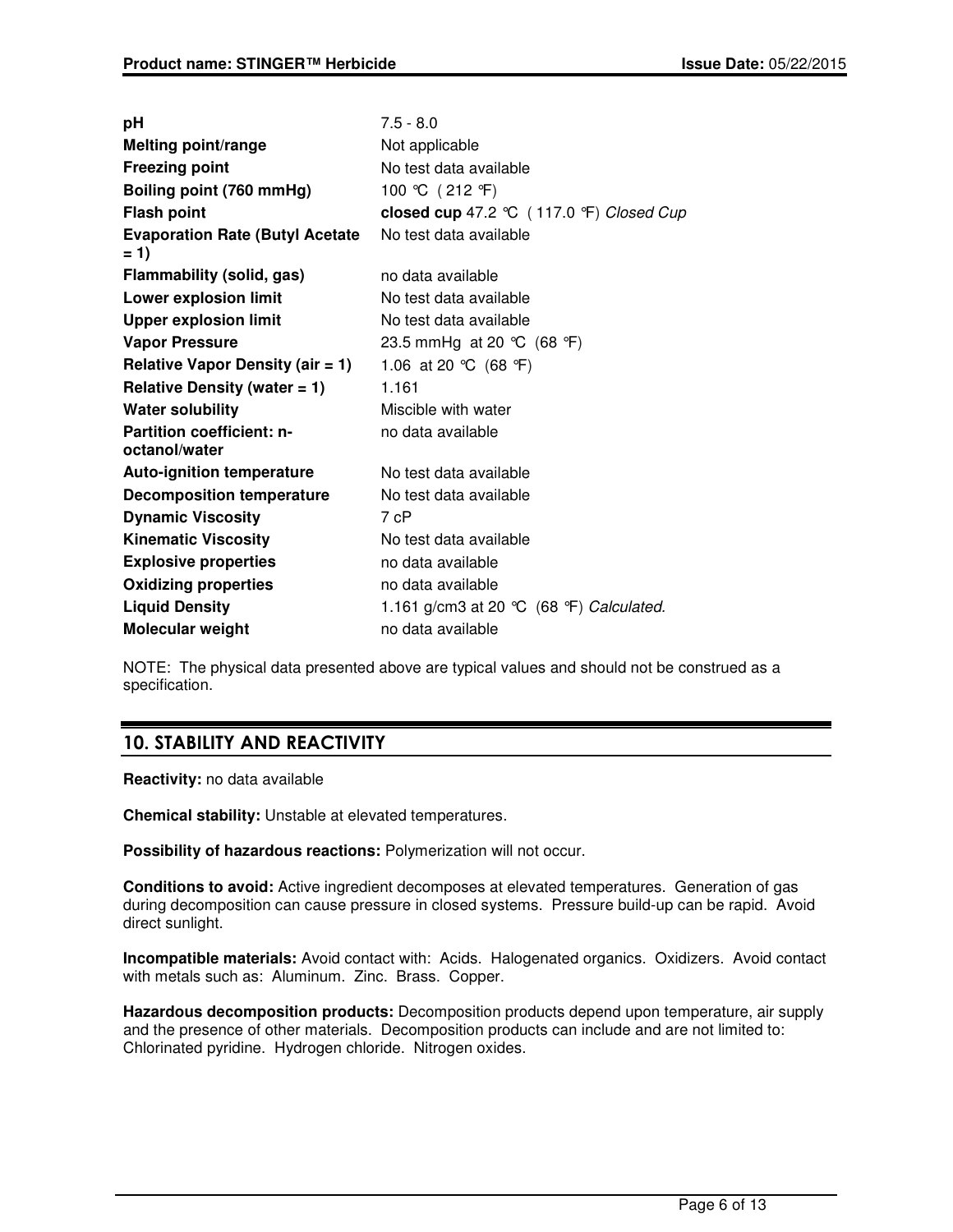## 11. TOXICOLOGICAL INFORMATION

Toxicological information appears in this section when such data is available.

#### **Acute toxicity**

#### **Acute oral toxicity**

Very low toxicity if swallowed. Harmful effects not anticipated from swallowing small amounts. Observations in animals include: Lethargy.

As product: LD50, Rat, male and female, > 5,000 mg/kg

### **Acute dermal toxicity**

Prolonged skin contact is unlikely to result in absorption of harmful amounts.

As product: LD50, Rabbit, > 5,000 mg/kg

### **Acute inhalation toxicity**

No adverse effects are anticipated from single exposure to mist. Mist may cause irritation of upper respiratory tract (nose and throat) and lungs. Excessive exposure (400 ppm) to isopropanol may cause eye, nose and throat irritation. Incoordination, confusion, hypotension, hypothermia, circulatory collapse, respiratory arrest and death may follow a longer duration or higher levels. Observations in animals include middle ear lining damage upon exposure to vapors of isopropanol. However, the relevance of this to humans is unknown

As product: LC50, Rat, male and female, 4 Hour, Aerosol, > 3.0 mg/l Maximum attainable concentration. No deaths occurred at this concentration.

### **Skin corrosion/irritation**

Prolonged contact may cause slight skin irritation with local redness.

### **Serious eye damage/eye irritation**

May cause mild eye discomfort. May cause eye irritation. May cause slight temporary corneal injury. Vapor may cause eye irritation experienced as mild discomfort and redness.

#### **Sensitization**

Did not cause allergic skin reactions when tested in guinea pigs.

For respiratory sensitization: No relevant data found.

### **Specific Target Organ Systemic Toxicity (Single Exposure)**

Evaluation of available data suggests that this material is not an STOT-SE toxicant.

### **Specific Target Organ Systemic Toxicity (Repeated Exposure)**

For the active ingredient(s):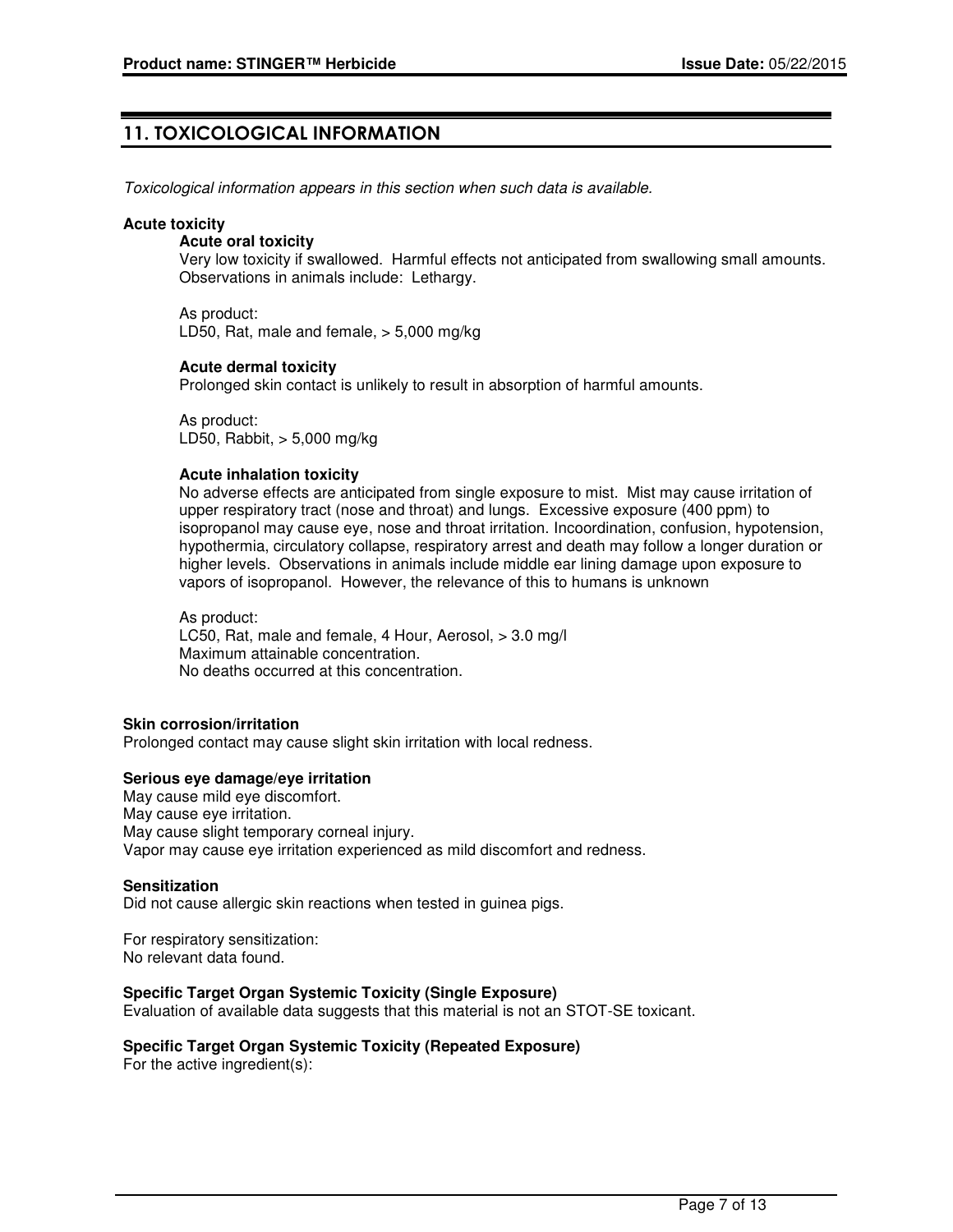Based on available data, repeated exposures are not expected to cause significant adverse effects except at very high aerosol concentrations. Repeated excessive aerosol exposures may cause respiratory tract irritation and even death.

Kidney effects have been observed in male rats. These effects are believed to be species specific and unlikely to occur in humans.

For the minor component(s): In animals, effects have been reported on the following organs: Liver. Kidney. Observations in animals include: Lethargy.

### **Carcinogenicity**

Similar formulations did not cause cancer in laboratory animals.

### **Teratogenicity**

For similar active ingredient(s). Clopyralid caused birth defects in test animals, but only at greatly exaggerated doses that were severely toxic to the mothers. No birth defects were observed in animals given clopyralid at doses several times greater than those expected during normal exposure. For the minor component(s): Isopropanol has been toxic to the fetus in laboratory animals at doses toxic to the mother.

### **Reproductive toxicity**

In animal studies, active ingredient did not interfere with reproduction.

### **Mutagenicity**

For the active ingredient(s): In vitro genetic toxicity studies were negative. Animal genetic toxicity studies were negative.

### **Aspiration Hazard**

Based on available information, aspiration hazard could not be determined.

## 12. ECOLOGICAL INFORMATION

Ecotoxicological information appears in this section when such data is available.

### **Toxicity**

### **Clopyralid monoethanolamine salt**

**Acute toxicity to fish** For similar active ingredient(s). Clopyralid. LC50, Oncorhynchus mykiss (rainbow trout), static test, 96 Hour, > 99.9 mg/l, OECD Test Guideline 203 or Equivalent

### **Acute toxicity to aquatic invertebrates**

For similar active ingredient(s). Clopyralid. EC50, Daphnia magna (Water flea), static test, 48 Hour, > 99.0 mg/l, OECD Test Guideline 202 or Equivalent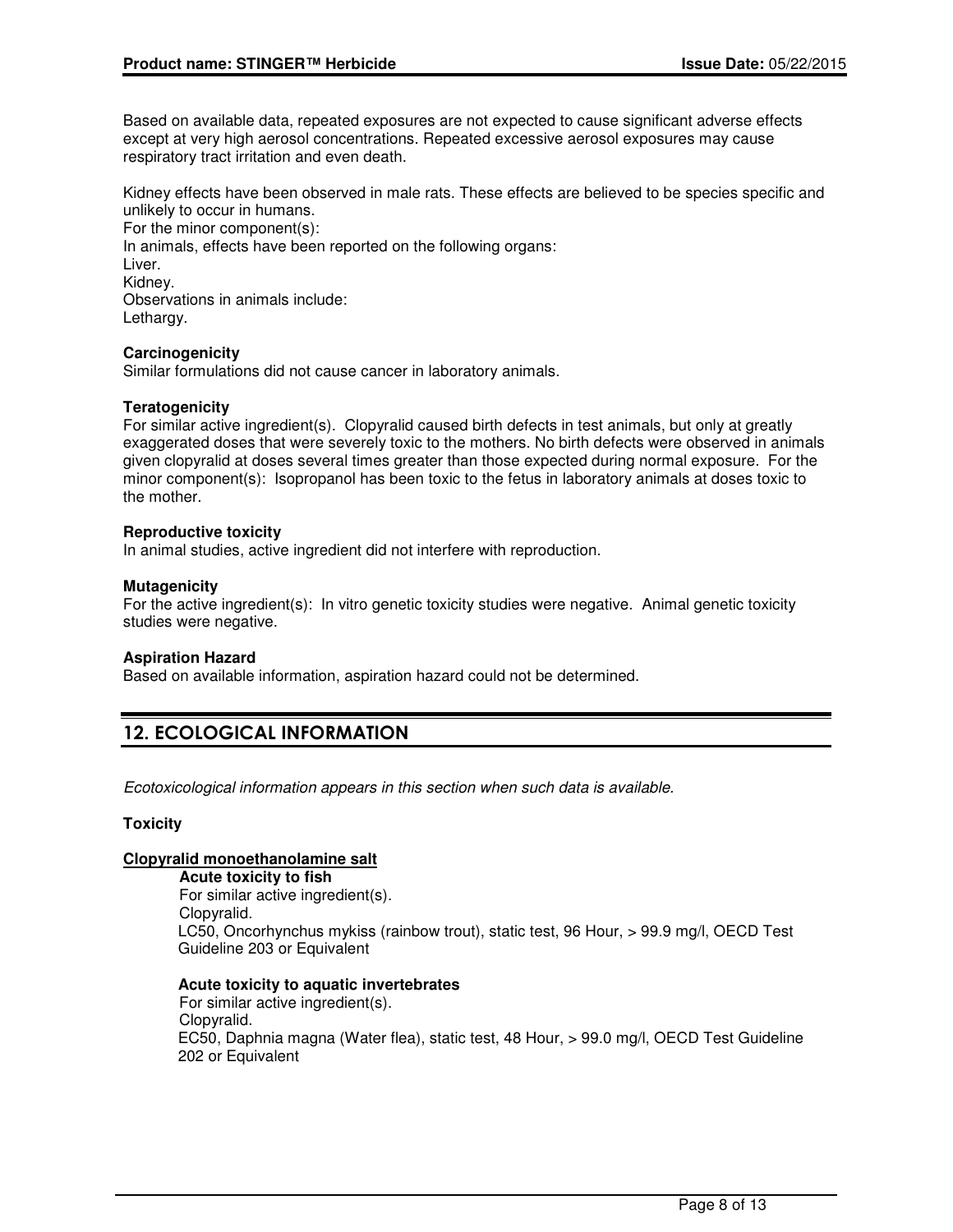### **Toxicity to Above Ground Organisms**

For similar active ingredient(s). Clopyralid. Material is slightly toxic to birds on an acute basis (LD50 between 501 and 2000 mg/kg). Material is practically non-toxic to birds on a dietary basis (LC50 > 5000 ppm). For similar active ingredient(s). Clopyralid. oral LD50, Anas platyrhynchos (Mallard duck), 14 d, 1465 - 2000mg/kg bodyweight. For similar active ingredient(s). Clopyralid. dietary LC50, Colinus virginianus (Bobwhite quail), 8 d, > 5000mg/kg diet. For similar active ingredient(s). Clopyralid. contact LD50, Apis mellifera (bees), 48 d, > 100micrograms/bee For similar active ingredient(s). Clopyralid. oral LD50, Apis mellifera (bees), 48 d, > 98.1micrograms/bee

### **isopropanol**

### **Acute toxicity to fish**

Material is practically non-toxic to aquatic organisms on an acute basis (LC50/EC50/EL50/LL50 >100 mg/L in the most sensitive species tested). LC50, Pimephales promelas (fathead minnow), flow-through test, 96 Hour, 9,640 mg/l, OECD Test Guideline 203 or Equivalent

### **Acute toxicity to aquatic invertebrates**

LC50, Daphnia magna (Water flea), static test, 24 Hour, > 1,000 mg/l, OECD Test Guideline 202 or Equivalent

### **Acute toxicity to algae/aquatic plants**

NOEC, alga Scenedesmus sp., static test, 7 d, Growth inhibition (cell density reduction), 1,800 mg/l

ErC50, alga Scenedesmus sp., static test, 72 Hour, Growth rate inhibition, > 1,000 mg/l

### **Toxicity to bacteria**

EC50, activated sludge, > 1,000 mg/l

### **Chronic toxicity to aquatic invertebrates**

NOEC, Daphnia magna (Water flea), semi-static test, 21 d, 30 mg/l

### **Balance**

**Acute toxicity to fish**

No relevant data found.

### **Persistence and degradability**

### **Clopyralid monoethanolamine salt**

**Biodegradability:** For similar active ingredient(s). Clopyralid. Material is expected to biodegrade very slowly (in the environment). Fails to pass OECD/EEC tests for ready biodegradability.

### **isopropanol**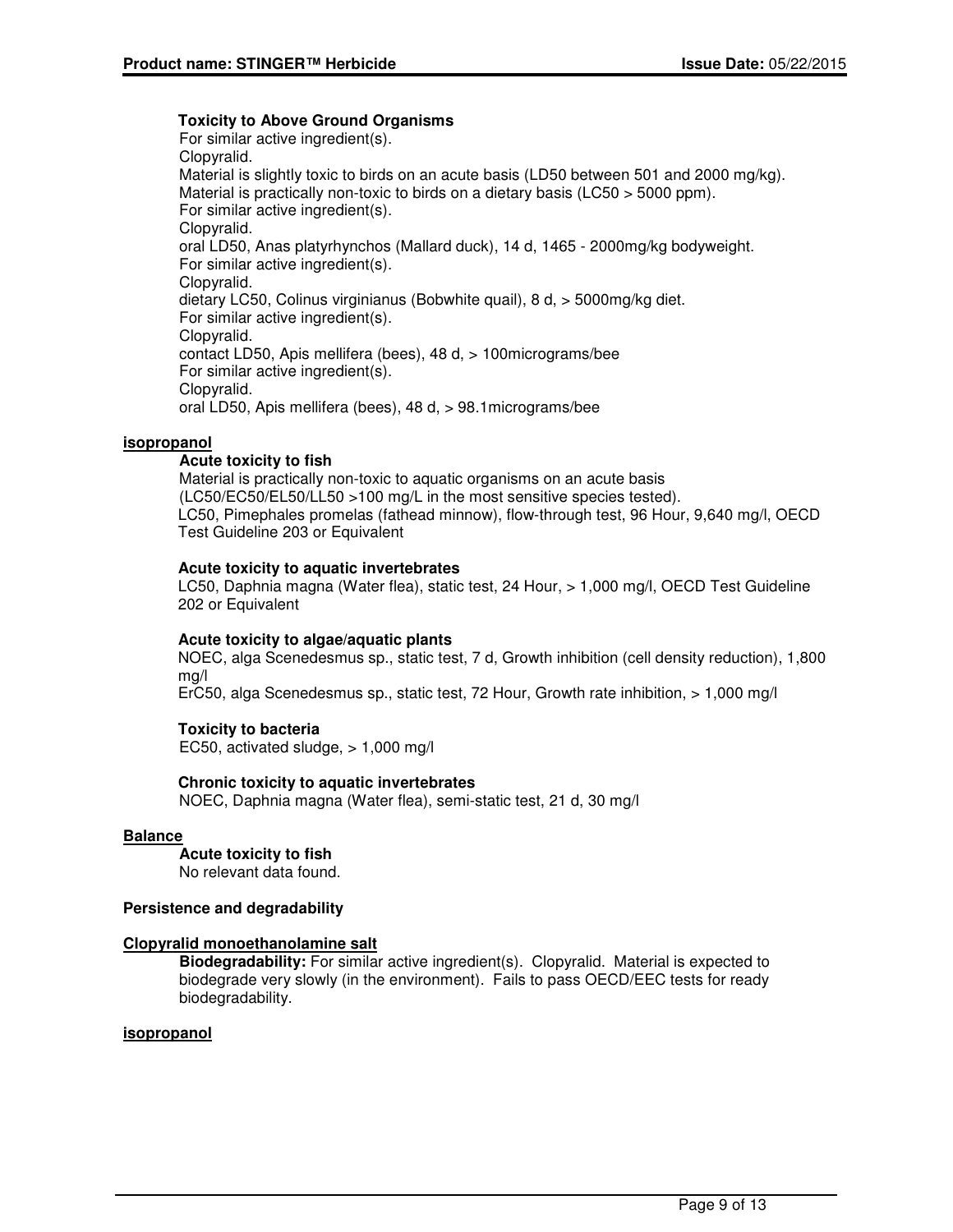**Biodegradability:** Material is readily biodegradable. Passes OECD test(s) for ready biodegradability. 10-day Window: Pass **Biodegradation:** 95 % **Exposure time:** 21 d **Method:** OECD Test Guideline 301E or Equivalent 10-day Window: Pass **Biodegradation:** 53 % **Exposure time:** 5 d **Method:** Other guidelines

**Theoretical Oxygen Demand:** 2.40 mg/mg Estimated.

**Chemical Oxygen Demand:** 2.09 mg/mg Estimated.

### **Biological oxygen demand (BOD)**

| <b>Incubation</b><br>Time | <b>BOD</b> |
|---------------------------|------------|
| 5 d                       | $20 - 72%$ |
| 20 d                      | 78 - 86 %  |

#### **Photodegradation**

**Test Type:** Half-life (indirect photolysis) **Sensitizer:** OH radicals **Atmospheric half-life:** 1.472 d **Method:** Estimated.

#### **Balance**

**Biodegradability:** No relevant data found.

#### **Bioaccumulative potential Bioaccumulation:** No data available.

### **Mobility in soil**

### **Clopyralid monoethanolamine salt**

For similar active ingredient(s). Clopyralid. Potential for mobility in soil is very high (Koc between 0 and 50).

#### **isopropanol**

Potential for mobility in soil is very high (Koc between 0 and 50). **Partition coefficient(Koc):** 1.1 Estimated.

### **Balance**

No relevant data found.

### 13. DISPOSAL CONSIDERATIONS

**Disposal methods:** If wastes and/or containers cannot be disposed of according to the product label directions, disposal of this material must be in accordance with your local or area regulatory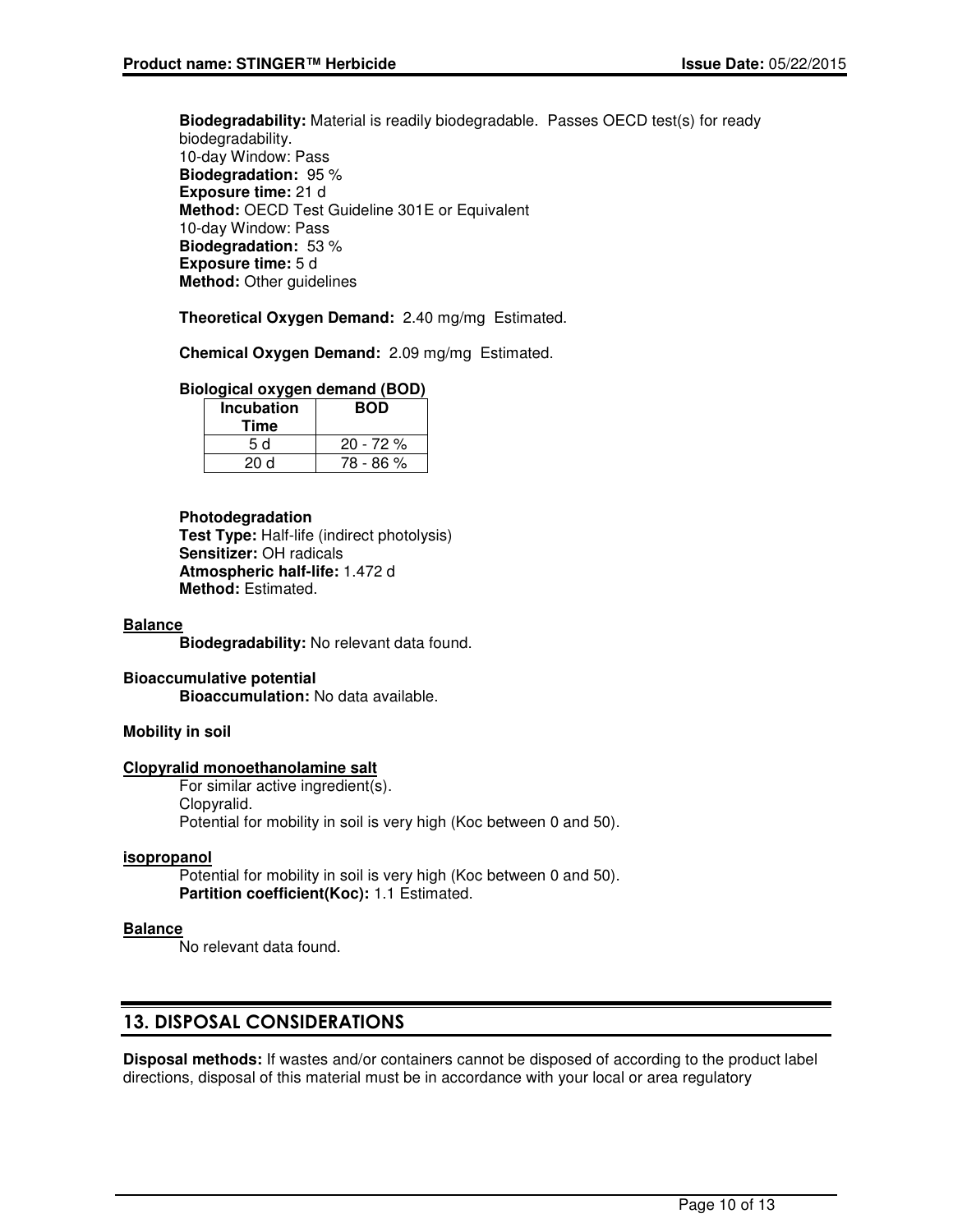authorities. This information presented below only applies to the material as supplied. The identification based on characteristic(s) or listing may not apply if the material has been used or otherwise contaminated. It is the responsibility of the waste generator to determine the toxicity and physical properties of the material generated to determine the proper waste identification and disposal methods in compliance with applicable regulations. If the material as supplied becomes a waste, follow all applicable regional, national and local laws.

### 14. TRANSPORT INFORMATION

| ۰.<br>۰.<br>۰.<br>v |
|---------------------|
|---------------------|

| Proper shipping name | Com |
|----------------------|-----|
| UN number            | ΝA  |
| Class                | CBL |
| <b>Packing group</b> | Ш   |

Combustible liquid, n.o.s.(Isopropanol) **NA 1993**<br>CBL

### **Classification for SEA transport (IMO-IMDG):**

| FLAMMABLE LIQUID, N.O.S. (Isopropanol)                 |
|--------------------------------------------------------|
| UN 1993                                                |
| 3                                                      |
| Ш                                                      |
| No                                                     |
| Consult IMO regulations before transporting ocean bulk |
|                                                        |
|                                                        |
|                                                        |
|                                                        |

### **Classification for AIR transport (IATA/ICAO):**

| Flammable liquid, n.o.s. (Isopropanol) |
|----------------------------------------|
| UN 1993                                |
|                                        |
| Ш                                      |
|                                        |

This information is not intended to convey all specific regulatory or operational requirements/information relating to this product. Transportation classifications may vary by container volume and may be influenced by regional or country variations in regulations. Additional transportation system information can be obtained through an authorized sales or customer service representative. It is the responsibility of the transporting organization to follow all applicable laws, regulations and rules relating to the transportation of the material.

## 15. REGULATORY INFORMATION

### **OSHA Hazard Communication Standard**

This product is a "Hazardous Chemical" as defined by the OSHA Hazard Communication Standard, 29 CFR 1910.1200.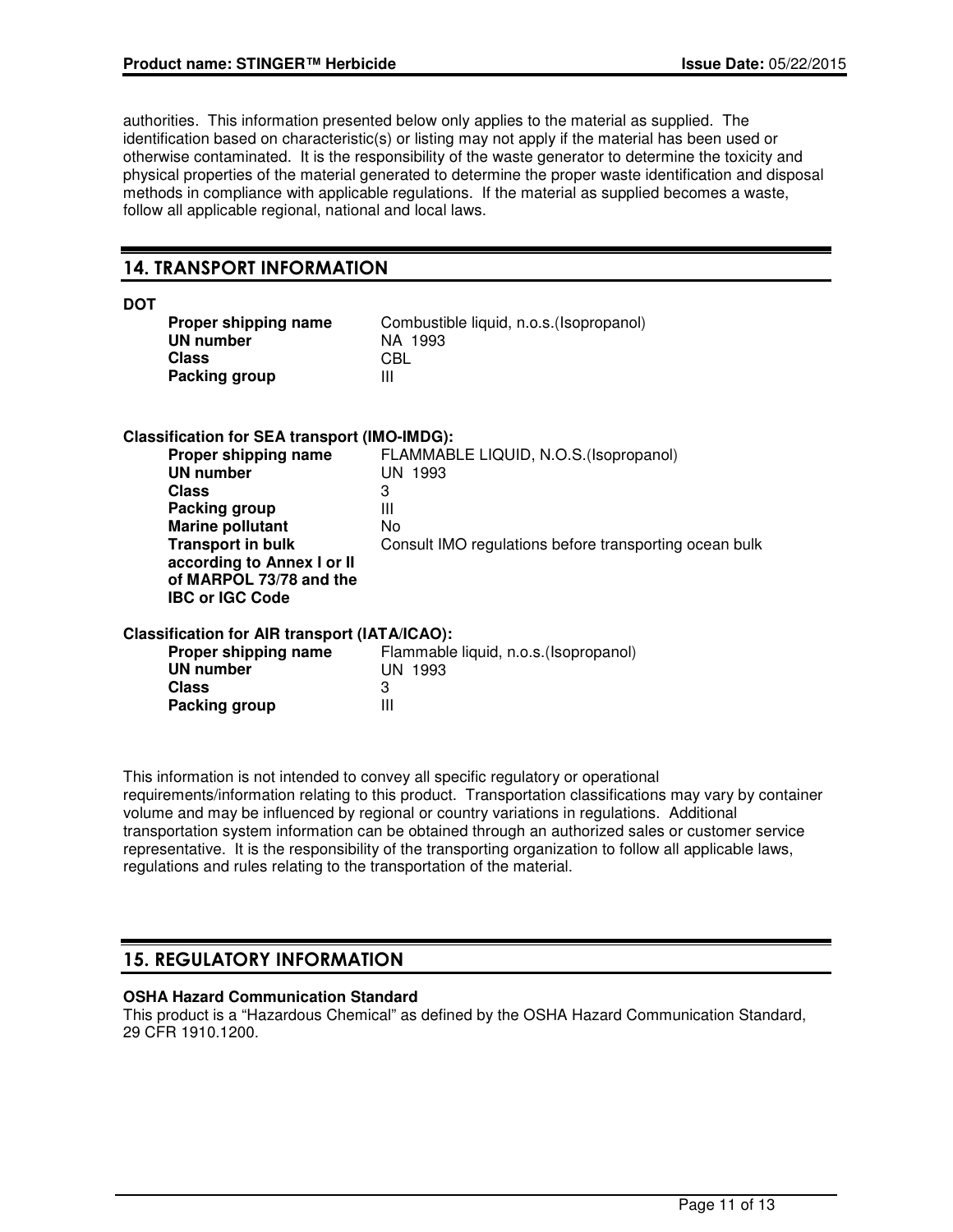**Superfund Amendments and Reauthorization Act of 1986 Title III (Emergency Planning and Community Right-to-Know Act of 1986) Sections 311 and 312** Fire Hazard Acute Health Hazard

Chronic Health Hazard

### **Superfund Amendments and Reauthorization Act of 1986 Title III (Emergency Planning and Community Right-to-Know Act of 1986) Section 313**

| <b>Components</b> | <b>CASRN</b> |
|-------------------|--------------|
| isopropanol       | 67-63-0      |
|                   |              |

### **California Proposition 65 (Safe Drinking Water and Toxic Enforcement Act of 1986)**

This product contains no listed substances known to the State of California to cause cancer, birth defects or other reproductive harm, at levels which would require a warning under the statute.

#### **Pennsylvania (Worker and Community Right-To-KnowAct): Pennsylvania Hazardous Substances List and/or Pennsylvania Environmental Hazardous Substance List:**

The following product components are cited in the Pennsylvania Hazardous Substance List and/or the Pennsylvania Environmental Substance List, and are present at levels which require reporting.<br> **CASRN Components** isopropanol 67-63-0

### **Pennsylvania (Worker and Community Right-To-KnowAct): Pennsylvania Special Hazardous Substances List:**

To the best of our knowledge, this product does not contain chemicals at levels which require reporting under this statute.

### **United States TSCA Inventory (TSCA)**

This product contains chemical substance(s) exempt from U.S. EPA TSCA Inventory requirements. It is regulated as a pesticide subject to Federal Insecticide, Fungicide, and Rodenticide Act (FIFRA) requirements.

### **Federal Insecticide, Fungicide and Rodenticide Act**

EPA Registration Number: 62719-073

This chemical is a pesticide product registered by the Environmental Protection Agency and is subject to certain labeling requirements under federal pesticide law. These requirements differ from the classification criteria and hazard information required for safety data sheets, and for workplace labels of non-pesticide chemicals. Following is the hazard information as required on the pesticide label:

### **CAUTION**

Causes moderate eye irritation Harmful if inhaled or absorbed through skin

### 16. OTHER INFORMATION

### **Hazard Rating System**

**NFPA**

**Health Fire Reactivity**